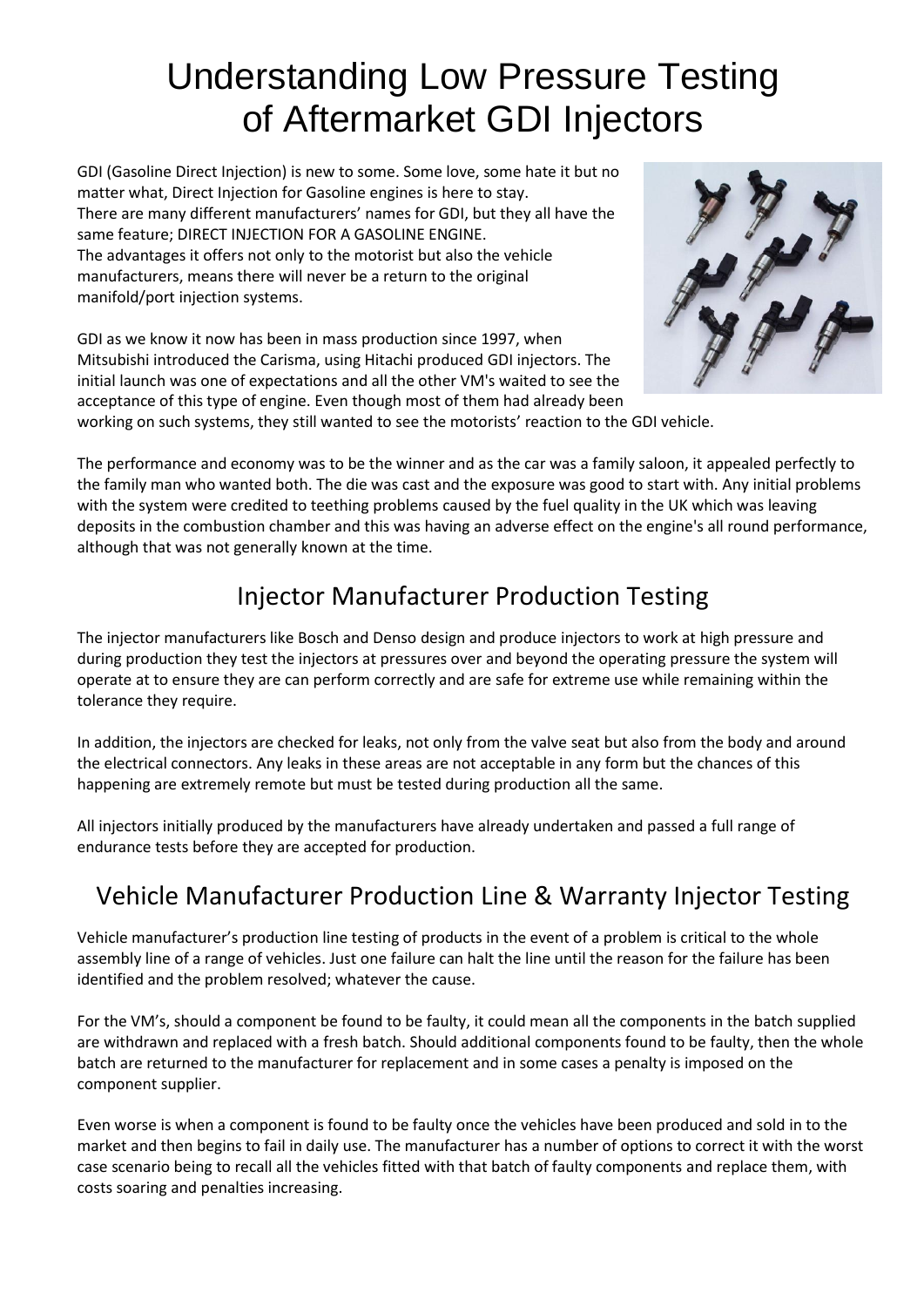# ASNU and Vehicle Manufacturer Production Line Testing

ASNU is being used by a number of VM's on their production line test facilities for both Port/Manifold and Direct Injection engines. For the VM to pull an engine with a problem from the production line is simple, but to quickly find the cause of the problem and confirm whether the problem is limited to that one engine or could be a problem for all of them is paramount to the whole assembly line.

ASNU has been used by various VM's for a number of years as a quick and easy answer to confirming or eliminating the injector/injectors as a one off or a batch problem. In all cases known they have been a one off problem, pleasing the production line engineers by saving them valuable down time and money by not having to return the injector to the manufacturer for an analyst report. ASNU's training on the use of the system and its user friendly capabilities allows any of the production line engineers to use the system and act quickly in examining any injector related problems.

# Vehicle Manufacturer and Warranty Injector Testing

With the introduction of GDI systems, the cost for the VM dealer workshop to replace a set of injectors under warranty has increased. The cost to replace a set of six GDI injectors under warranty together with the labour and administration costs has increased the value of the claim by the dealer workshop to the VM. Due to the lack of knowledge and testing facilities within the dealership, most of these claims are rejected by either the VM warranty department or the injector manufacturer.

Many of the VM's are now equipping their dealer workshops with the ASNU system as a means of solving or confirming injector related warranty claims at source; saving both the workshop and the VM vast sums of time and money in unnecessary replacements. With both the workshop and the VM warranty department equipped with the ASNU system and support, the ability for the workshop and the warranty department to both quickly and simply identify, confirm or eliminate injector related problems has improved immensely.

## First to test GDI Injectors

ASNU was the first company in the world to test and service GDI injectors and on a world wide scale and we very quickly began to learn the issues with GDI injectors and what was important when testing them. After discussions with injector manufacturers, first on the agenda for testing GDI injectors surprisingly was the ability to drive the injectors correctly; not the high operating pressure most people assumed would be first on the list as these injectors also have to work equally as well at low pressure, should the vehicle go into limp mode. We were in agreement as the ability to examine the injectors' performance at high pressure was neither safe or conclusive of the fuel distribution. With help from the injector manufacturers, we were able to produce drivers for the ASNU system and ensure



that what we were seeing in the electric operation of the injector was consistent with that of the vehicles EMS (Engine Management System).



ASNU's engineers then looked at the ability of testing the injectors at systems pressure. Producing a system that could safely show the operation of the injector at high pressure was not a problem, but seeing exactly what the injector was physically doing at high pressure when compared to low pressure testing made the high pressure function more of a disadvantage than a benefit.

# A safe system for all users

Many of the companies selling injector testing equipment are equipment manufacturers *and are not* technicians or engineers who have experience and knowledge of injectors, their functions and requirements and have designed a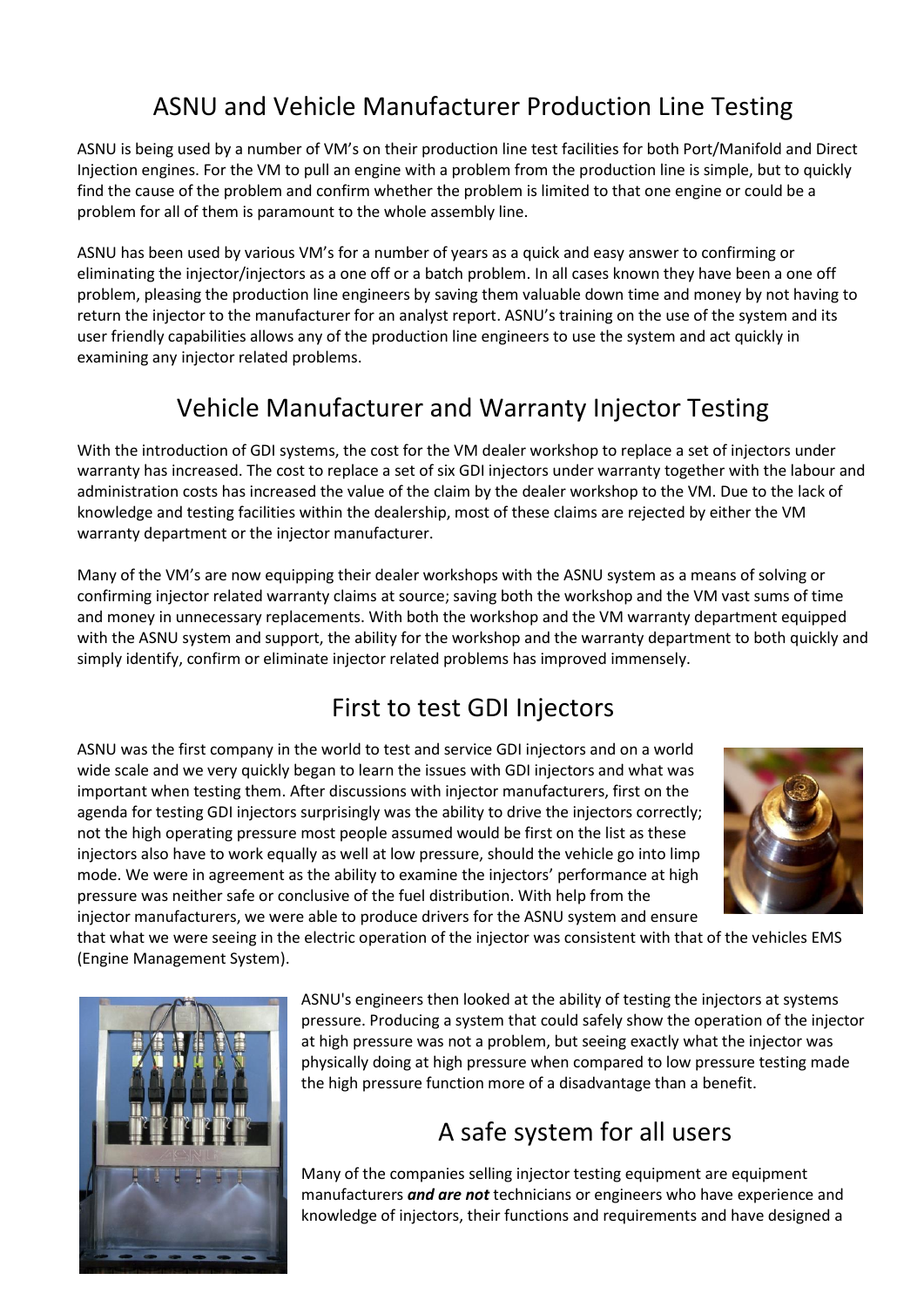system to meet the testing and servicing requirements of the Aftermarket Service Workshops, *ASNU are*.

When ASNU designed their Classic GDI Injector Diagnostic Testing & Servicing System, they realised that any system with High Pressure Testing would mean that from a safety aspect, specialist training would be required as any accident around high pressure could cause serious injury. ASNU realised that from a safely aspect, any high pressure testing system would limit the number of users of the system in a workshop, restricting the workshops use of the system and the productivity and return on the owners investment, so ASNU designed a system that, in their opinion and based on their own experience, would test GDI injectors sufficiently, but at a safe level that would allow anyone to use it.

ASNU know and understand the specific requirements of the GDI injector and of the engines' demands from the injector and have successfully designed a safe competent system that is now used in thousands of workshops around the world, including many of the OE manufacturers workshops and technical departments.

# Training - Learning about GDI Injectors

Over the years the function of the injector has changed, but not in its basic requirements that is to supply a metered amount of fuel in a specific form at a time and for a duration requested by the vehicles ECU.

Injector changes have been mainly down to meet the emission requirements imposed on the vehicle manufacturers, but it has also been because the vehicle manufacturers while meeting these emission regulations still want to get better engine performance and improved fuel economy out of the vehicles engine. Ask any engine tuner and they will tell you that with a manifold injection system, that is an impossible scenario.

In 90% of the motor industry, keeping up to date with changes in technology is beyond most workshop owners' budget, especially for training and technical updates. Technicians could spend at least 10



working days of a month being trained on the new technology being applied to the different makes of vehicles. The time required would not be cost effective, so they learn from experience by "having a go at it" relying on the equipment they are using to do the job for them or they search the internet technical pages for answers, any of which are cheaper and more cost effective than sending their staff on training courses.

Most technicians have removed injectors from a port/manifold engine without any major problems. Most are pretty simple and can be removed in 10 minutes to 45 minutes, but some are a bit more time consuming. Information on these injection systems has always been easy to find and simple to work with when replacing injectors as part of the "diagnosis by replacement" diagnostic test practiced by many workshops around the world.

When it comes to GDI injectors, it's a different scenario due to their location as a direct fit to the combustion chamber. They are not so easy to remove and because of the engineering required for a GDI injector, they are not cheap to replace either. Most are learning about GDI Injectors, but the hard way.

# The GDI Injectors Features

The motor repair and service workshops over the past 30 years of working with Fuel Injection have worked with the basic knowledge of the requirements of the injector, that being *how much fuel it delivers*. To most, that was the only requirement and for equipment manufacturers to put a machine together to measure the flow of the injectors was simple and cheap.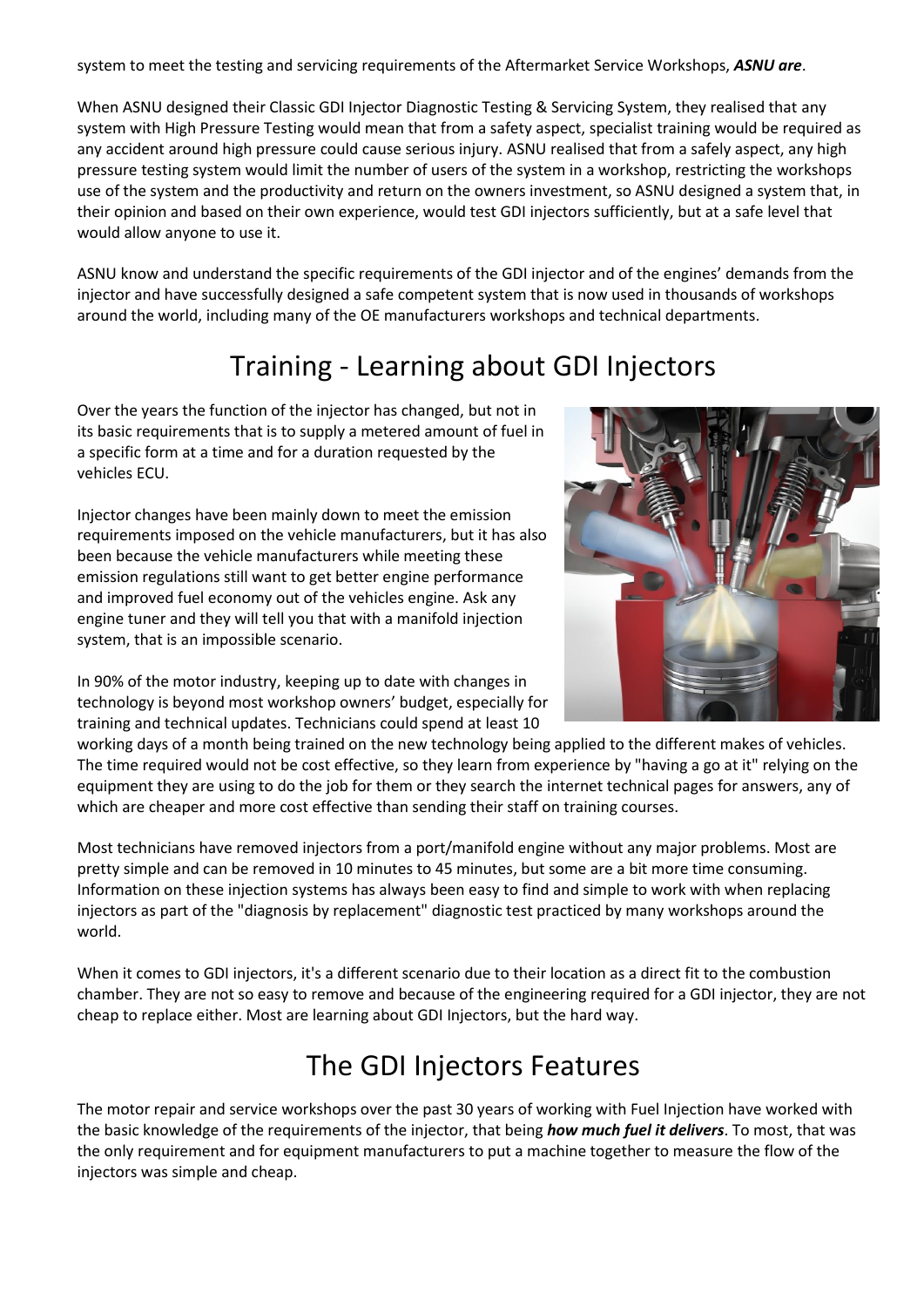For the educated technicians, there was more to it than that and the difference in the quality of the workshops repairs and service where injectors were involved was down to the education on the expectations of the injectors and the engine management system together with the equipment being used to carry out these tests and service.

# Leak Testing

When testing for leaks, the manufacturers will test at systems pressure, which is how they are tested when new, but experience has shown ASNU that the higher the pressure, the more the pintle is forced in to the seat and any visible evidence of slight wear in the injectors seat is reduced, whereas at a lower pressure, leaks are more evident and visible to the tester.

When injectors returned and checked by the injector manufacturers and are found to be contaminated by poor fuel or covered in carbon that may be interfering with the seating and causing a leak, they can be returned as "No Fault Found".

A weakened or broken pintle return spring inside the injector will not show when high pressure is applied as the pressure again is forcing the valve in to the seat, taking over the task of the return spring. In ASNU's opinion and experience, low pressure testing is examining the strength of the internal pintle return spring and gives a more accurate result.

# Engine Management Systems

All gasoline vehicles are computer controlled by the Engine Management System (EMS), ensuring the vehicles' engine performs correctly and efficiently while maintaining the correct emission output. There are a number of features these systems offer for the control and protection of the engine. The ones mentioned here are relevant to the injectors' performance and operation on a GDI engine.

# Fuel Trim Adjustment

The GDI injector has the same basic function of any electronic injector, only now the requirements are far greater and the accuracy much finer. A simple example is the port/manifold injector was working to a 14:1 Air/Fuel Ratio; the GDI injectors are working to a 40:1 ratio and some of the Piezo injectors are working as high as 60:1 ratio.

The loss of any fuel at these levels can and will have an adverse effect on the engine. To counter this, the engine management system has been designed to adjust the "fuel trims" adjusting the fuel delivery to each cylinder to maintain an equal delivery. The fuel trims compensate for the difference in fuel deliveries; they do not correct what has caused the fuel delivery to change. Whatever has caused the change in the fuel will need to be investigated when the problem becomes a long term problem for the system, highlighted by a warning on the dash panel.

### Flow Rates

The most important feature of a GDI injector is not the Flow Rate of the injector but the Fuel Distribution and Atomisation that form the injectors Spray Pattern. ASNU believe that the distribution and atomisation of the fuel is 15 times more important than the flow rates. Why 15 times you may ask? ASNU have experience of GDI injectors that have had a difference of up to 15% in flow rates between the best and the worst delivering injector, yet the engine was still running without a problem.



Developments in the Engine Management System now mean it can adjust the flow rate to the individual injector and compensate for any deficiency in the injectors ability to deliver the correct amount of fuel. In theory this is ideal, in practice it's not. This feature is not correcting the problem, it is compensating for it and although in the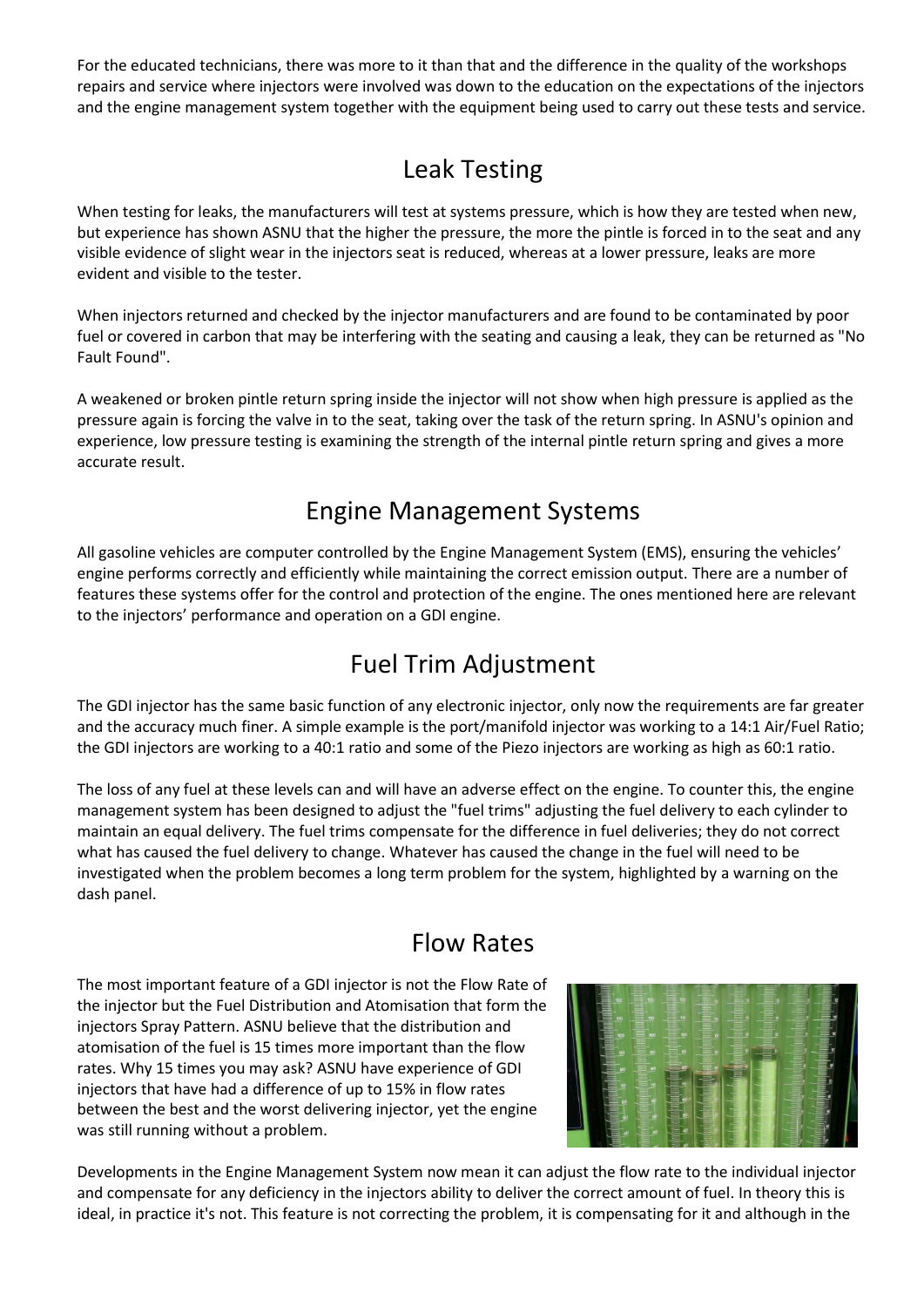short term the vehicle is running fine, in the long term the problem will need to be addressed when the EMS reaches its compensation tolerance level and the engine's check light comes on.

# Spray Patterns - Fuel Distribution and Atomisation

How good is that, the vehicles EMS Fuel Trims can adjust individual cylinders so quickly that it can compensate for any differences in the fuel delivery and keep the engine running correctly.

Now let's ask another question. As the injectors performance deteriorates and the EMS compensates for the lack

of flow, how does it measure and compensate for the changes and deficiencies in the Fuel Distribution and Atomisation?

**Fact:** If you had 6 injectors and 6 different deliveries, with the help of the EMS the engine would run correctly. With 6 different spray patterns and 6 correct deliveries, the engine would run badly. **Fact:** If you had 6 injectors and 6 different spray patterns the engine would run badly and the engine check light would illuminate and if

not addressed the EMS would eventually put the engine in "Limp Mode" to protect it from damage.

**Fact:** The injectors spray pattern is designed with a very specific delivery angle and fuel droplet size. This is to ensure the fuel is



directed to the correct location in the combustion chamber with a droplet size that will burn efficiently. Any disruption to the distribution or droplet size can and will have an adverse effect on the combustion process in that cylinder.

**Fact:** The Fuel Trim Compensation for a bad spray pattern is to increase the fuel content as the engines EMS sees a weak combustion stroke and believes that it needs more fuel when in fact it has the correct quantity, it's just not atomising correctly. The cylinder now has excess fuel that is not only adding to the problem, it is now creating additional ones in the process.

**Fact:** Now the cylinder has excess fuel, this can cause carbon build up on the piston, excess burning on the piston crown, bore wash, gumming, sticking and slow response of any gas recycling valves and components, lacquering of the Lambda Sensor and clogging and damage to the Catalytic Exhaust.

#### *YOU CANT FIX WHAT YOU CANT SEE*

The problem ALL vehicles EMS's have is that they cannot analyse the injectors spray pattern. The spray pattern of a GDI injector is absolutely critical to the correct running as well as the fuel economy and the emissions. The problem for VM's and EMS manufacturers is that there is NO WAY to analyse the injectors spray pattern while it is still on the engine and the compensation actions of the Fuel Trim Programme is not beneficial for the long term good of the engine.

#### *Correct analysis of the injectors Spray Pattern is critical to the engines long term performance and should not be an option.*

### Long Term Engine Damage

There are many reasons why the engines performance slowly deteriorates. Given the driving condition, like town driving, speed humps, short stop start journeys along with cheap fuel quality, it's only a matter of time before the engine check light comes on and the vehicle needs to go in to the workshop for maintenance and repair. ASNU



have a greater experience of testing and servicing of AFTERMARKET GDI injectors than ANYONE else in the world, including the GDI injector manufacturers like Bosch and Denso. For the likes of Bosch and Denso, the need to check injectors as they were produced is the most important requirement for them. They are not



concerned if the injector is contaminated by poor quality fuel or if the tip of